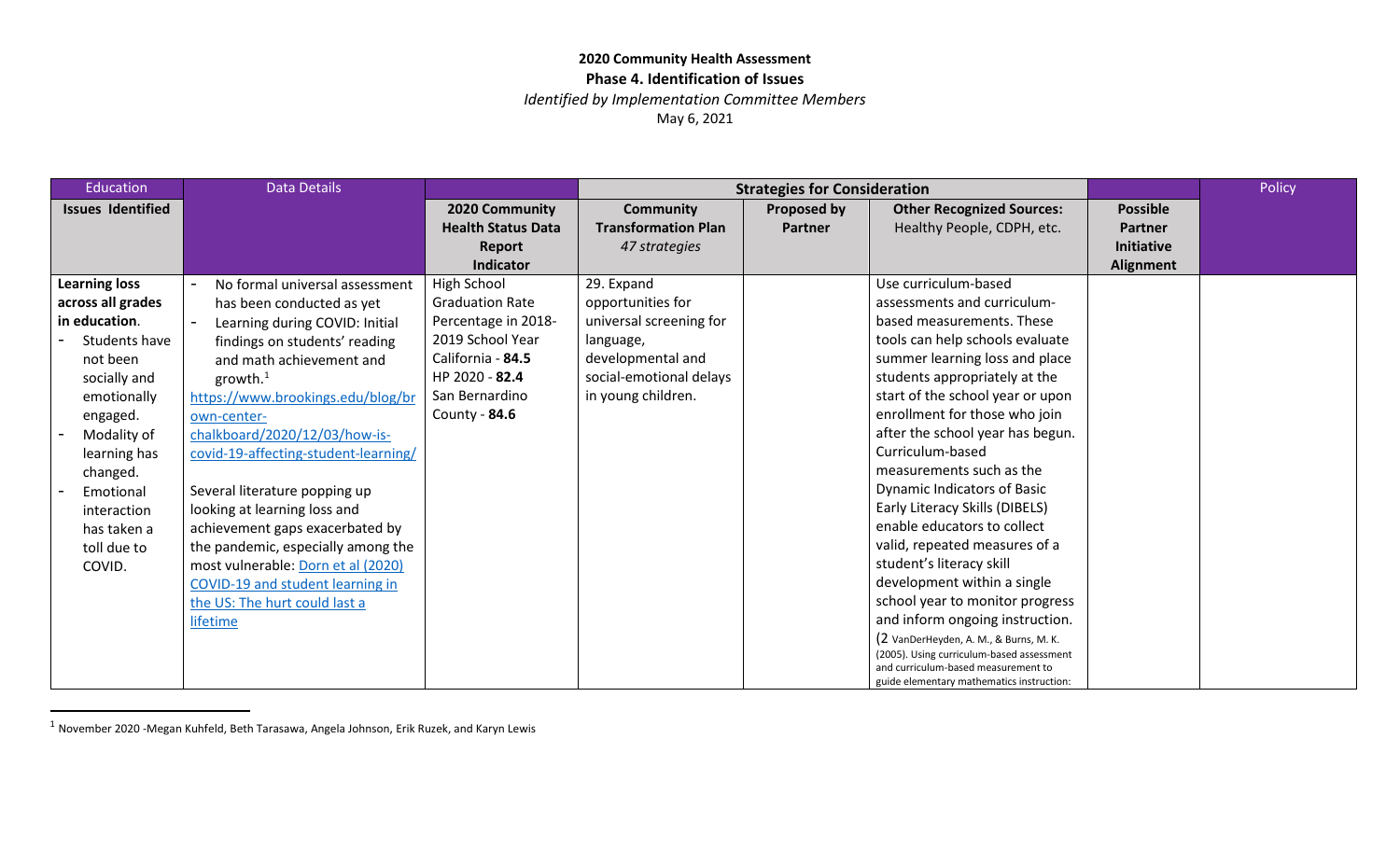*Identified by Implementation Committee Members*

May 6, 2021

|                                                                                                          |  |                                                                                                                                                                                                                                                         | Effect on individual and group accountability<br>scores. Assessment for Effective<br>Intervention, 30(3), 15-31. https://journals.<br>sagepub.com/doi/pdf/10.1177/0737247705<br>03000302;)                                                         |  |
|----------------------------------------------------------------------------------------------------------|--|---------------------------------------------------------------------------------------------------------------------------------------------------------------------------------------------------------------------------------------------------------|----------------------------------------------------------------------------------------------------------------------------------------------------------------------------------------------------------------------------------------------------|--|
| <b>Need for</b><br>resources to<br>support social<br>emotional health<br>needs and<br>challenges.        |  | S-7. Link academic and<br>social policies to<br>address social-<br>emotional needs. Cross-<br>cutting<br>C-29. Expand<br>opportunities for<br>universal screening for<br>language,<br>developmental and<br>social-emotional delays<br>in young children | Implement a universal social-<br>emotional learning (SEL)<br>program. SEL programming can<br>improve student engagement,<br>motivation, and sense of<br>belonging in school. It may also<br>have a positive (if modest)<br>impact on test scores.6 |  |
| <b>Concern for</b><br>students<br>returning and<br>integrating to a<br>new grade level<br>and/or school. |  |                                                                                                                                                                                                                                                         |                                                                                                                                                                                                                                                    |  |

.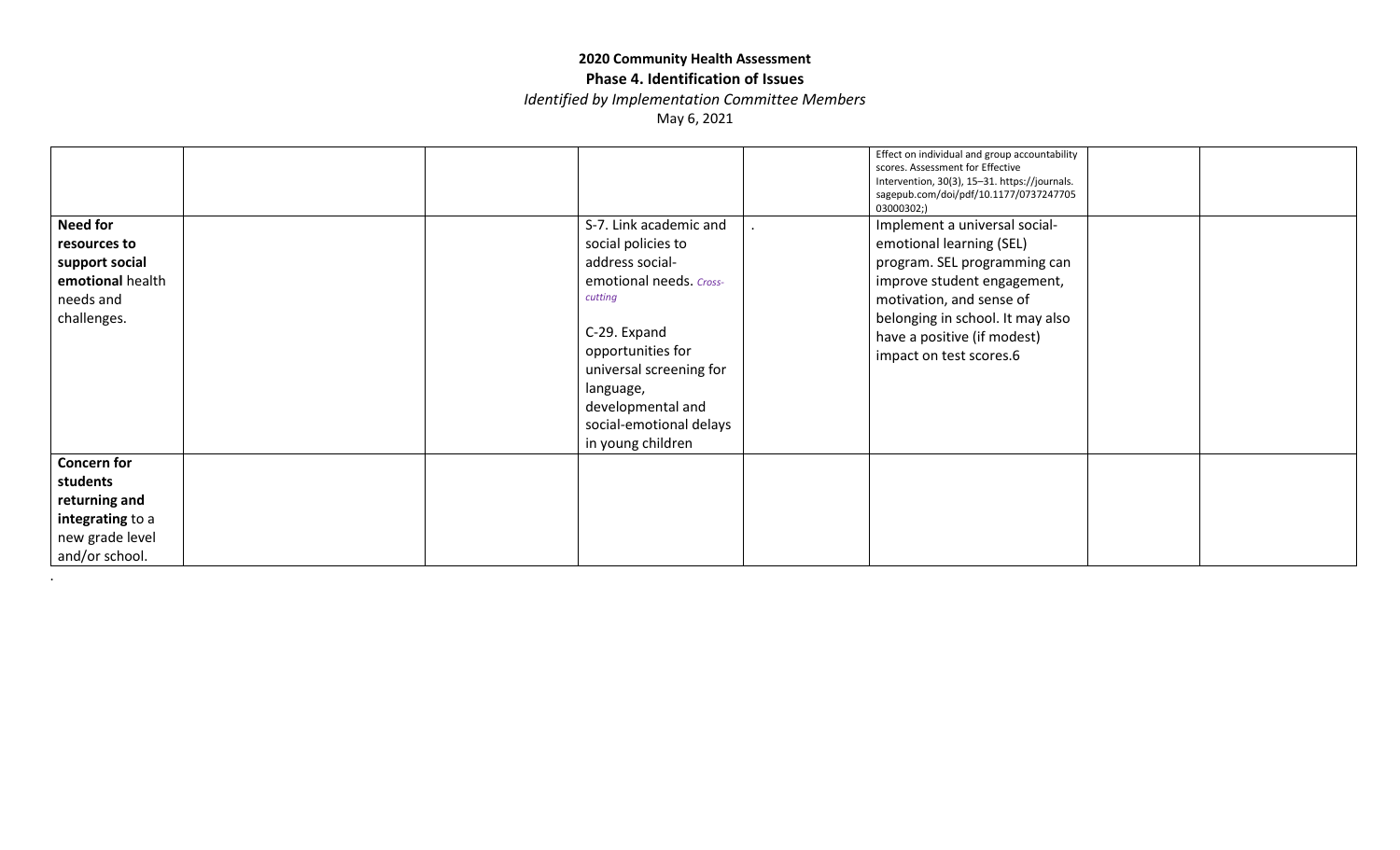*Identified by Implementation Committee Members*

| <b>Economy</b>                                                                              | <b>Data Details</b>                                                                                                                                                                                                                                                                                                                                                |                                                                           | <b>Strategies for Consideration</b>                                                                                                                                                                                                                                                                                                                                                                        |                                                                                                                                                                                                                  |                                                                |                                                              | <b>Possible Policy</b>                                                                                                                                                                                                     |
|---------------------------------------------------------------------------------------------|--------------------------------------------------------------------------------------------------------------------------------------------------------------------------------------------------------------------------------------------------------------------------------------------------------------------------------------------------------------------|---------------------------------------------------------------------------|------------------------------------------------------------------------------------------------------------------------------------------------------------------------------------------------------------------------------------------------------------------------------------------------------------------------------------------------------------------------------------------------------------|------------------------------------------------------------------------------------------------------------------------------------------------------------------------------------------------------------------|----------------------------------------------------------------|--------------------------------------------------------------|----------------------------------------------------------------------------------------------------------------------------------------------------------------------------------------------------------------------------|
| <b>Issues Identified</b>                                                                    |                                                                                                                                                                                                                                                                                                                                                                    | 2020 Community<br><b>Health Status Data</b><br><b>Report</b><br>Indicator | <b>Community</b><br><b>Transformation Plan</b><br>47 strategies                                                                                                                                                                                                                                                                                                                                            | Proposed by<br><b>Partner</b>                                                                                                                                                                                    | <b>Other Recognized Sources:</b><br>Healthy People, CDPH, etc. | <b>Possible</b><br><b>Partner</b><br>Initiative<br>Alignment |                                                                                                                                                                                                                            |
| <b>Quality attainable</b><br>rental housing is<br>$disappearing -$<br>workforce<br>housing. | Percentage of income families spend<br>on housing.<br>https://health.gov/healthypeople/o<br>bjectives-and-data/browse-<br>objectives/housing-and-<br>homes/reduce-proportion-families-<br>spend-more-30-percent-income-<br>housing-sdoh-04<br>Healthy People 2030- US Dept. of<br>HHS.<br>Renting trends for a given area for<br>the past couple of years RentCafe |                                                                           | 14. Identify<br>opportunities to<br>increase available<br>affordable housing:<br>Identify<br>a)<br>opportunities<br>whereby<br>private market<br>housing<br>lenders could<br>develop<br>affordable<br>housing<br>opportunities;<br>and<br>b)<br>Encourage tax<br>incentives for<br>private market<br>rental<br>providers to<br>provide<br>affordable rent<br>opportunities<br>for targeted<br>populations. | <b>Backing</b><br>Dignity<br>Health's<br>"Accelera<br>ting<br>Investme<br>nts for<br>Healthy<br>Commun<br>ities".<br>Seminars<br>Worksho<br>ps,<br>toolkits,<br>for<br>affordabl<br>e housing<br>Strategie<br>S. |                                                                |                                                              | Opportunity in<br>participating in<br>the updating of<br>the cities<br>housing<br>elements over<br>the next 2<br>years.<br>Entry-level<br>price points for<br>starter homes.<br>Making<br>Housing<br>Vouchers<br>universal |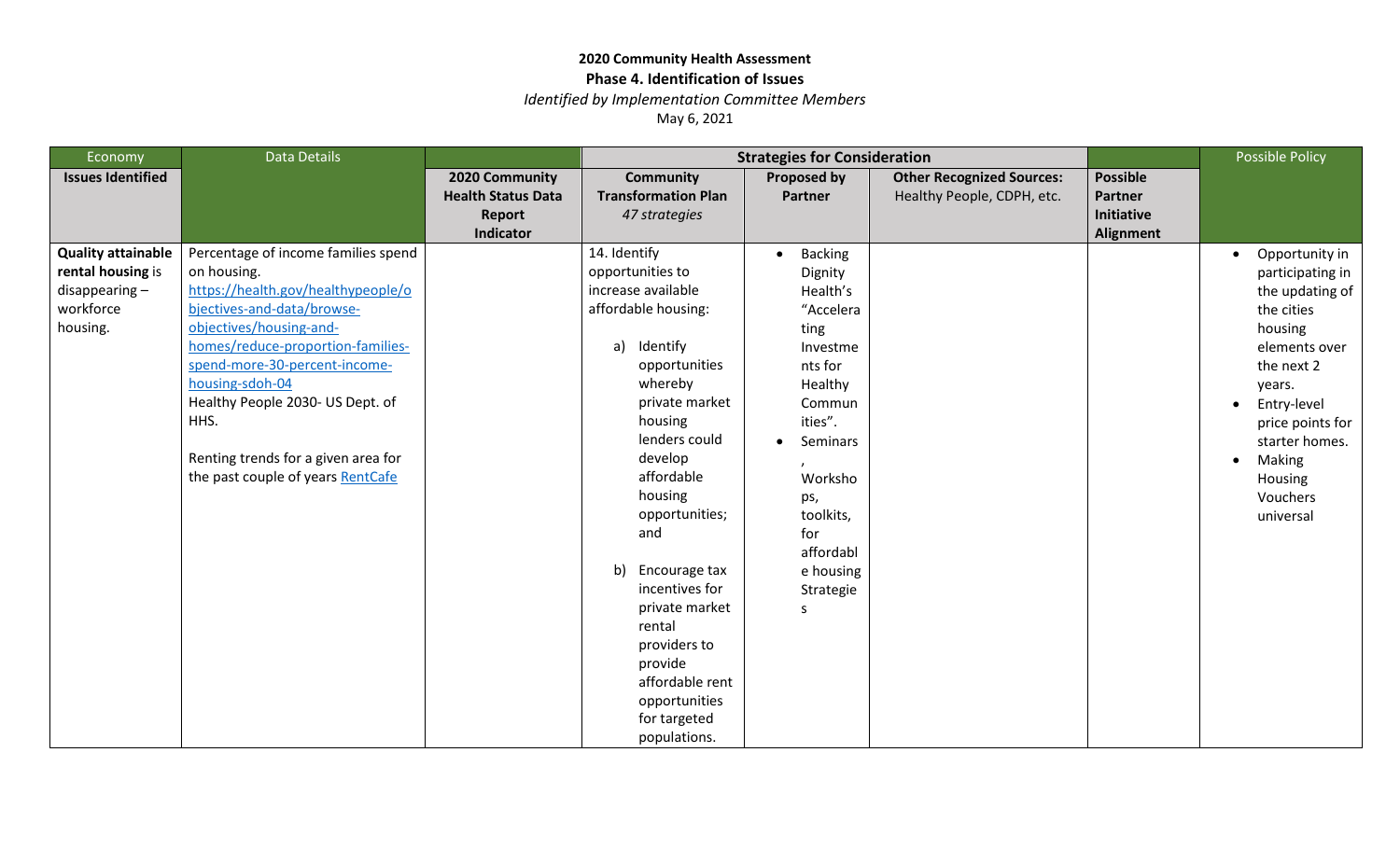# **Phase 4. Identification of Issues**

*Identified by Implementation Committee Members*

| Lack of childcare -                                                                                                                                                          | Childcare pre and post Covid-19   | 24. Consider<br>development of a<br>countywide cross-<br>sector Housing Policy<br>Council to focus on<br>affordable housing and<br>community<br>development issues.<br>10. Explore ways to<br>decrease wait times for<br>people to receive<br>housing services or<br>promote more short-<br>term shelters until<br>benefits are available. | Children's    |                                                                                                                                                                                                                                                                              |           |                                                                                                                                                       |
|------------------------------------------------------------------------------------------------------------------------------------------------------------------------------|-----------------------------------|--------------------------------------------------------------------------------------------------------------------------------------------------------------------------------------------------------------------------------------------------------------------------------------------------------------------------------------------|---------------|------------------------------------------------------------------------------------------------------------------------------------------------------------------------------------------------------------------------------------------------------------------------------|-----------|-------------------------------------------------------------------------------------------------------------------------------------------------------|
| especially hitting                                                                                                                                                           | https://www.childcareaware.org/cc |                                                                                                                                                                                                                                                                                                                                            | Cabinet - CVS |                                                                                                                                                                                                                                                                              |           |                                                                                                                                                       |
| working women                                                                                                                                                                | dc/state/ca/                      |                                                                                                                                                                                                                                                                                                                                            | alignment     |                                                                                                                                                                                                                                                                              |           |                                                                                                                                                       |
| and primary                                                                                                                                                                  |                                   |                                                                                                                                                                                                                                                                                                                                            |               |                                                                                                                                                                                                                                                                              |           |                                                                                                                                                       |
| caregivers in<br>general.                                                                                                                                                    |                                   |                                                                                                                                                                                                                                                                                                                                            |               |                                                                                                                                                                                                                                                                              |           |                                                                                                                                                       |
| <b>Funding for</b><br><b>Career and</b><br><b>Technical</b><br><b>Education (CTE) -</b><br>workforce needs<br>to pivot as jobs<br>will morph -<br>moving towards<br>advanced |                                   | 19. Create<br>training/educational<br>opportunities for the<br>potential workforce to<br>exit with a trade that<br>will result in<br>employment at a<br>prevailing wage.                                                                                                                                                                   |               | Partner with initiatives such as<br>Energize Schools to "engage,<br>inspire, and empower K-12<br>students to become<br>environmental leaders in their<br>communities, green their<br>facilities, and conserve<br>resources through hands-on<br>learning. We provide teachers | $\bullet$ | Review major<br>$\bullet$<br>apprentice<br>initiatives<br>Work with<br>$\bullet$<br><b>SBCSS Sector</b><br>Navigator to<br>connect with<br><b>CVS</b> |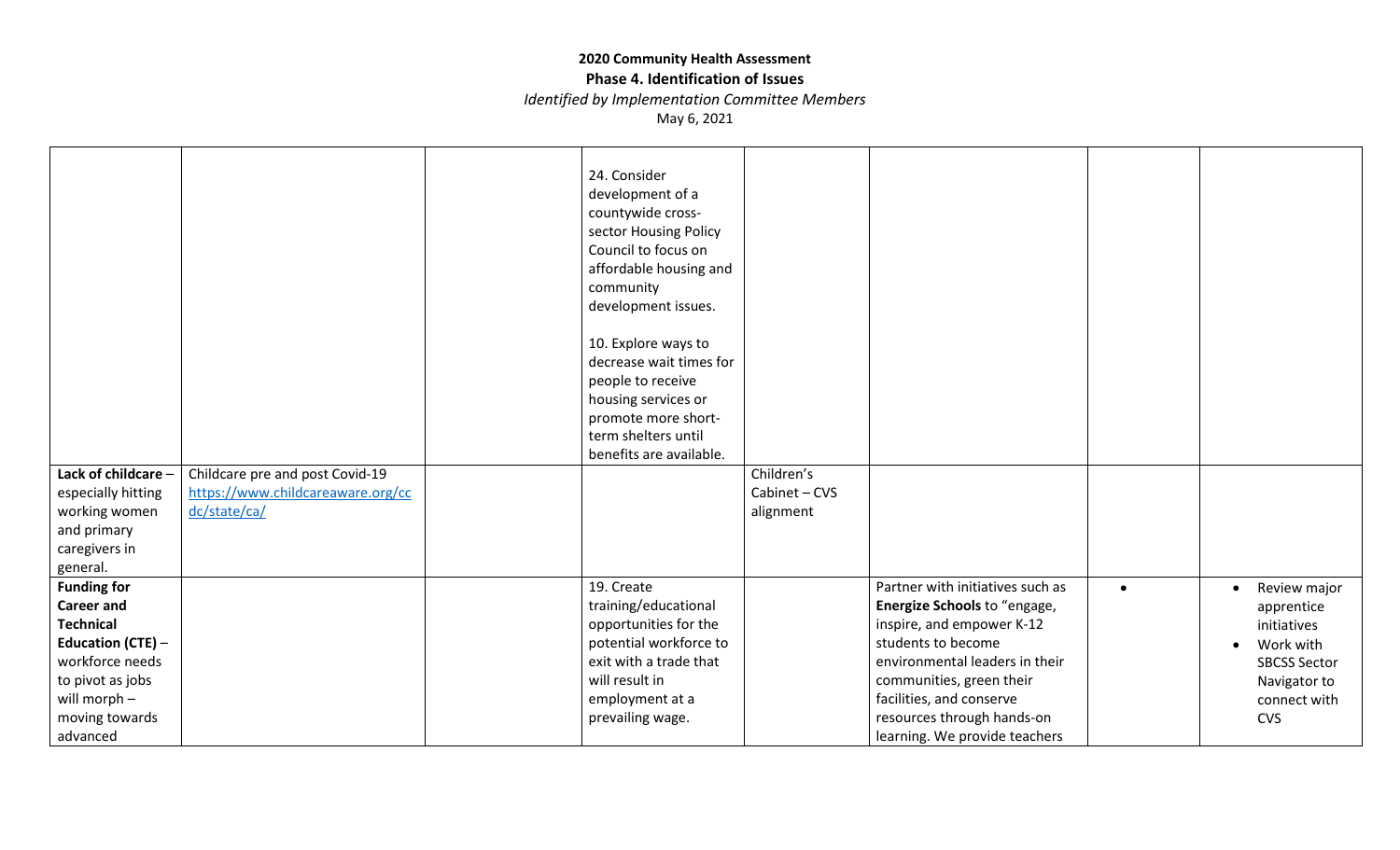*Identified by Implementation Committee Members*

| technology,        | 22. Identify             | with no-cost curriculum, teacher   |
|--------------------|--------------------------|------------------------------------|
| retrain people     | opportunities to         | training, and direct instructional |
| into new jobs.     | prepare students to      | support to build student           |
| Work at the        | enter the economic       | awareness and skills for energy    |
| education level to | workforce in fields      | and sustainability careers."       |
| increase access to | necessary for the local  |                                    |
| the CTE programs   | economy:                 | <b>Career Academies are small</b>  |
| that are vital $-$ |                          | learning communities within        |
| there is currently | $\mathsf{a}$<br>Increase | high schools that focus on         |
| not enough room    | internship               | specific vocational fields such as |
| in the programs to | and work-                | health care, finance, technology,  |
| take students.     | based                    | communications, or public          |
|                    | education                | service. Career Academies          |
|                    | opportuniti              | organize academic, college         |
|                    | es across                | preparatory, and technical         |
|                    | health                   | education around a career          |
|                    | disciplines;             | theme, apply academic skills to    |
|                    |                          | real world problems, and offer     |
|                    | b)<br>Identify           | exploratory field trips and work   |
|                    | opportuniti              | experience through partnerships    |
|                    | es that                  | with local employers. (CHR&R)      |
|                    | could                    |                                    |
|                    | increase                 |                                    |
|                    | the                      |                                    |
|                    | number of                |                                    |
|                    | health                   |                                    |
|                    | pathways                 |                                    |
|                    | in high                  |                                    |
|                    | schools                  |                                    |
|                    | and                      |                                    |
|                    | consider                 |                                    |
|                    | creation of              |                                    |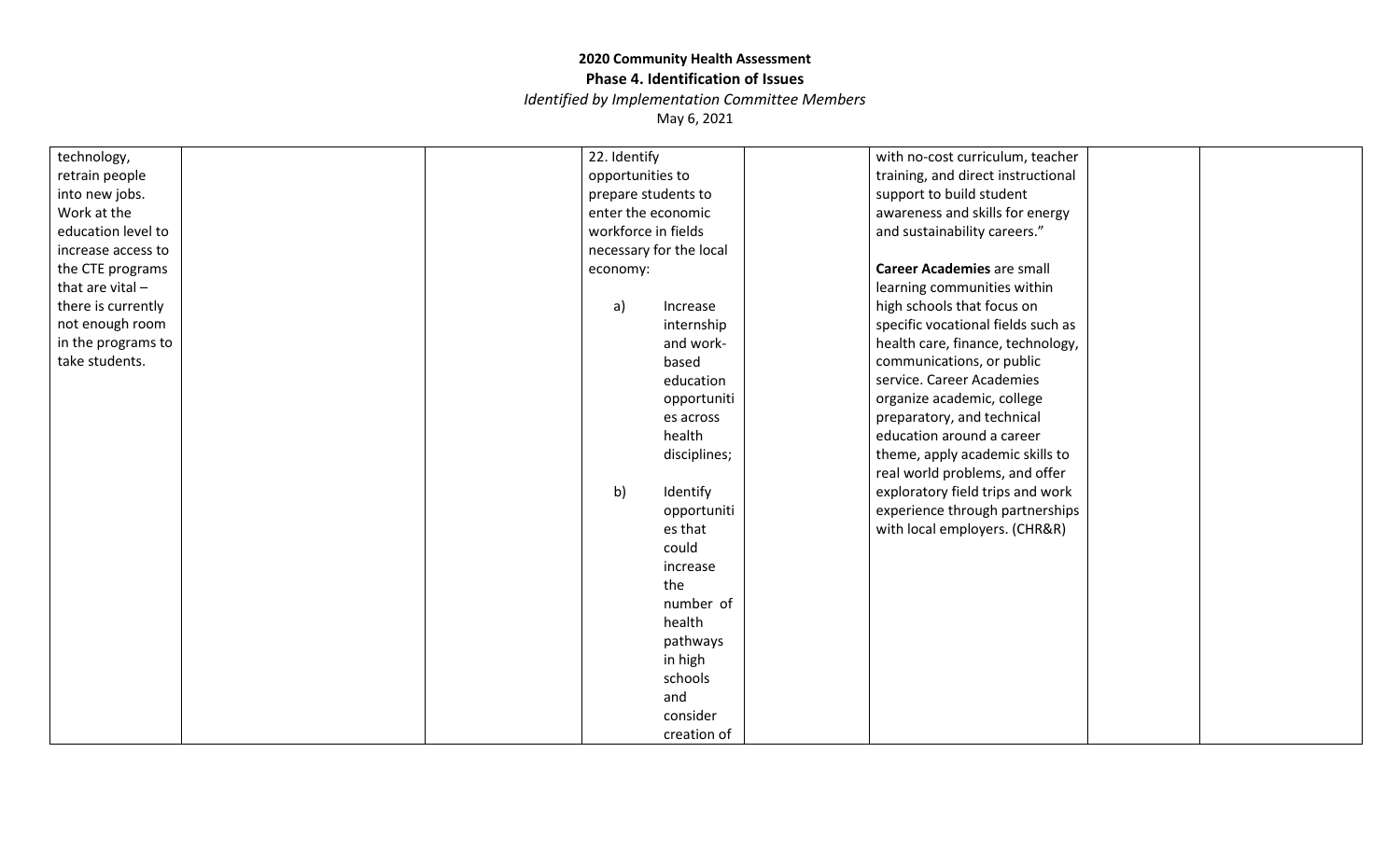#### **Phase 4. Identification of Issues**

*Identified by Implementation Committee Members*

|                        |                                    | articulation     |                 |                                |  |
|------------------------|------------------------------------|------------------|-----------------|--------------------------------|--|
|                        |                                    | agreement        |                 |                                |  |
|                        |                                    | s between        |                 |                                |  |
|                        |                                    | pathways/        |                 |                                |  |
|                        |                                    | Regional         |                 |                                |  |
|                        |                                    |                  |                 |                                |  |
|                        |                                    | Occupation       |                 |                                |  |
|                        |                                    | Programs         |                 |                                |  |
|                        |                                    | (ROPs) and       |                 |                                |  |
|                        |                                    | higher           |                 |                                |  |
|                        |                                    | education        |                 |                                |  |
|                        |                                    | to allow         |                 |                                |  |
|                        |                                    | concurrent       |                 |                                |  |
|                        |                                    | enrollment       |                 |                                |  |
|                        |                                    | in health        |                 |                                |  |
|                        |                                    | professions      |                 |                                |  |
|                        |                                    | courses;         |                 |                                |  |
|                        |                                    | and              |                 |                                |  |
|                        |                                    |                  |                 |                                |  |
|                        |                                    | Consider<br>c)   |                 |                                |  |
|                        |                                    | expansion        |                 |                                |  |
|                        |                                    | of Science,      |                 |                                |  |
|                        |                                    | Technology       |                 |                                |  |
|                        |                                    |                  |                 |                                |  |
|                        |                                    | Engineerin       |                 |                                |  |
|                        |                                    | g, and           |                 |                                |  |
|                        |                                    | Math             |                 |                                |  |
|                        |                                    | (STEM)-          |                 |                                |  |
|                        |                                    | related          |                 |                                |  |
|                        |                                    | ROPs.            |                 |                                |  |
| <b>Internet access</b> | California Digital Divide          | 9. Encourage the | Reduce the      | As Governors increase state    |  |
| needs to become        | https://news.usc.edu/183952/califo | expansion of     | number of       | efforts to expand affordable   |  |
| a utility, and         | rnia-internet-access-usc-survey-   |                  | smartphone-only | broadband access, particularly |  |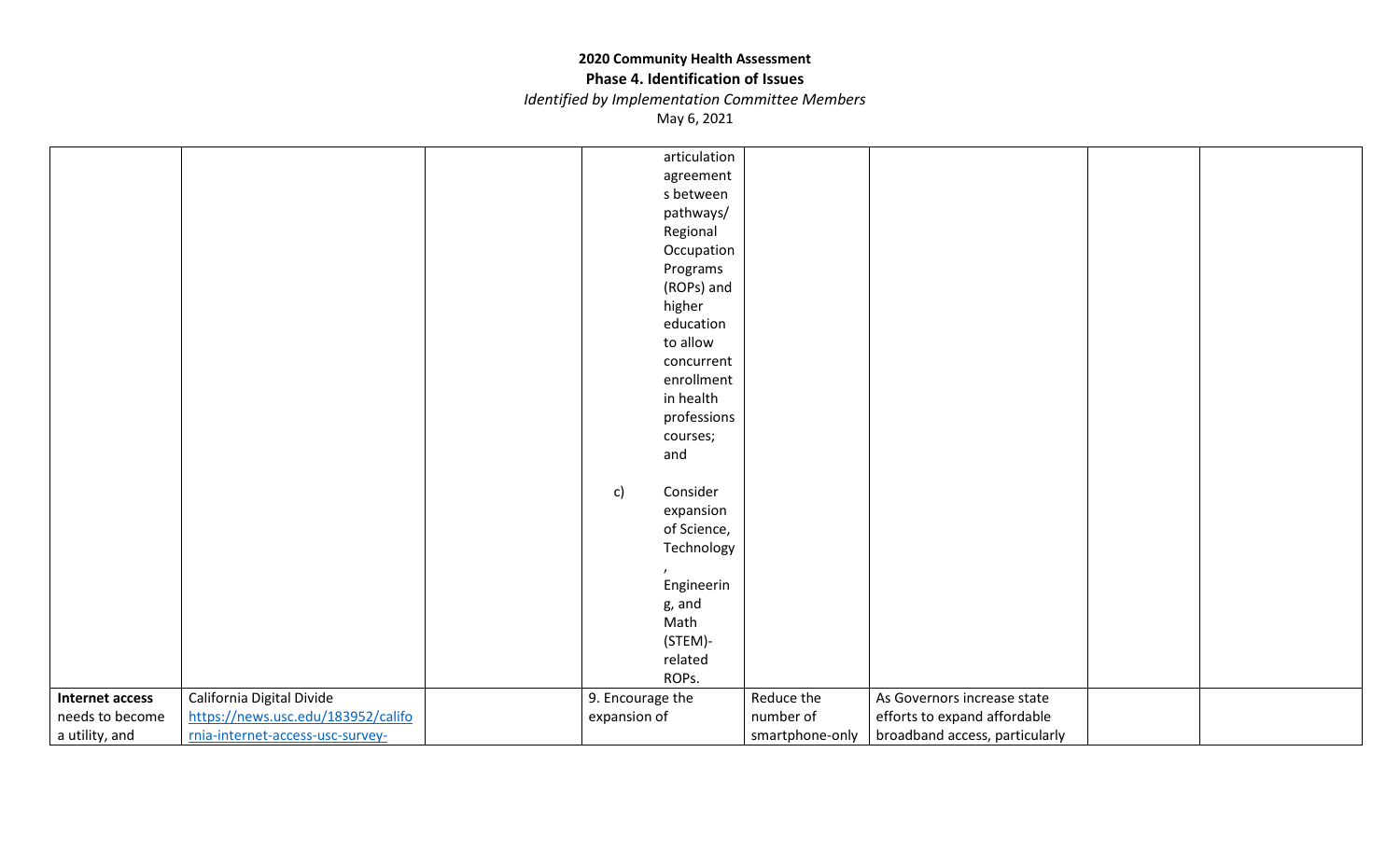*Identified by Implementation Committee Members*

| accessible to all. | broadband-                          | broadband deployment   | internet access | in response to the ongoing    |  |
|--------------------|-------------------------------------|------------------------|-----------------|-------------------------------|--|
| Provide to         | connectivity/#:~:text=California%20 | throughout the county. | residents       | pandemic, several key         |  |
| vulnerable         | has%20reached%20a%20digital,the     |                        |                 | strategies and best practices |  |
| populations at no  | %20California%20Emerging%20Tech     |                        |                 | have emerged that can         |  |
| cost. Have         | nology%20Fund.                      |                        |                 | facilitate those efforts,     |  |
| support from       | <b>USC and California Emerging</b>  |                        |                 | including to:                 |  |
| county schools.    | Technology Fund.                    |                        |                 | • - Establish robust,         |  |
|                    |                                     |                        |                 | cross-                        |  |
|                    | <b>Internet Access</b>              |                        |                 | cutting governance            |  |
|                    | https://data.census.gov/cedsci/tabl |                        |                 | structures                    |  |
|                    | e?q=S2801&g=0500000US06071&ti       |                        |                 | $-$ Initiate                  |  |
|                    | d=ACSST1Y2019.S2801                 |                        |                 | partnerships with other       |  |
|                    |                                     |                        |                 | state agencies, local and     |  |
|                    |                                     |                        |                 | county governments,           |  |
|                    |                                     |                        |                 | and other entities to         |  |
|                    |                                     |                        |                 | kickstart broadband           |  |
|                    |                                     |                        |                 | investments                   |  |
|                    |                                     |                        |                 | -Leverage anchor              |  |
|                    |                                     |                        |                 | institutions to provide       |  |
|                    |                                     |                        |                 | rapid community               |  |
|                    |                                     |                        |                 | internet service              |  |
|                    |                                     |                        |                 | -Leverage existing            |  |
|                    |                                     |                        |                 | infrastructure projects       |  |
|                    |                                     |                        |                 | with dig-once                 |  |
|                    |                                     |                        |                 | coordination                  |  |
|                    |                                     |                        |                 | -Leverage electric            |  |
|                    |                                     |                        |                 | utilities' infrastructure     |  |
|                    |                                     |                        |                 | and services to facilitate    |  |
|                    |                                     |                        |                 | deployments of                |  |
|                    |                                     |                        |                 | broadband networks            |  |
|                    |                                     |                        |                 | -Coordinate and               |  |
|                    |                                     |                        |                 | expand                        |  |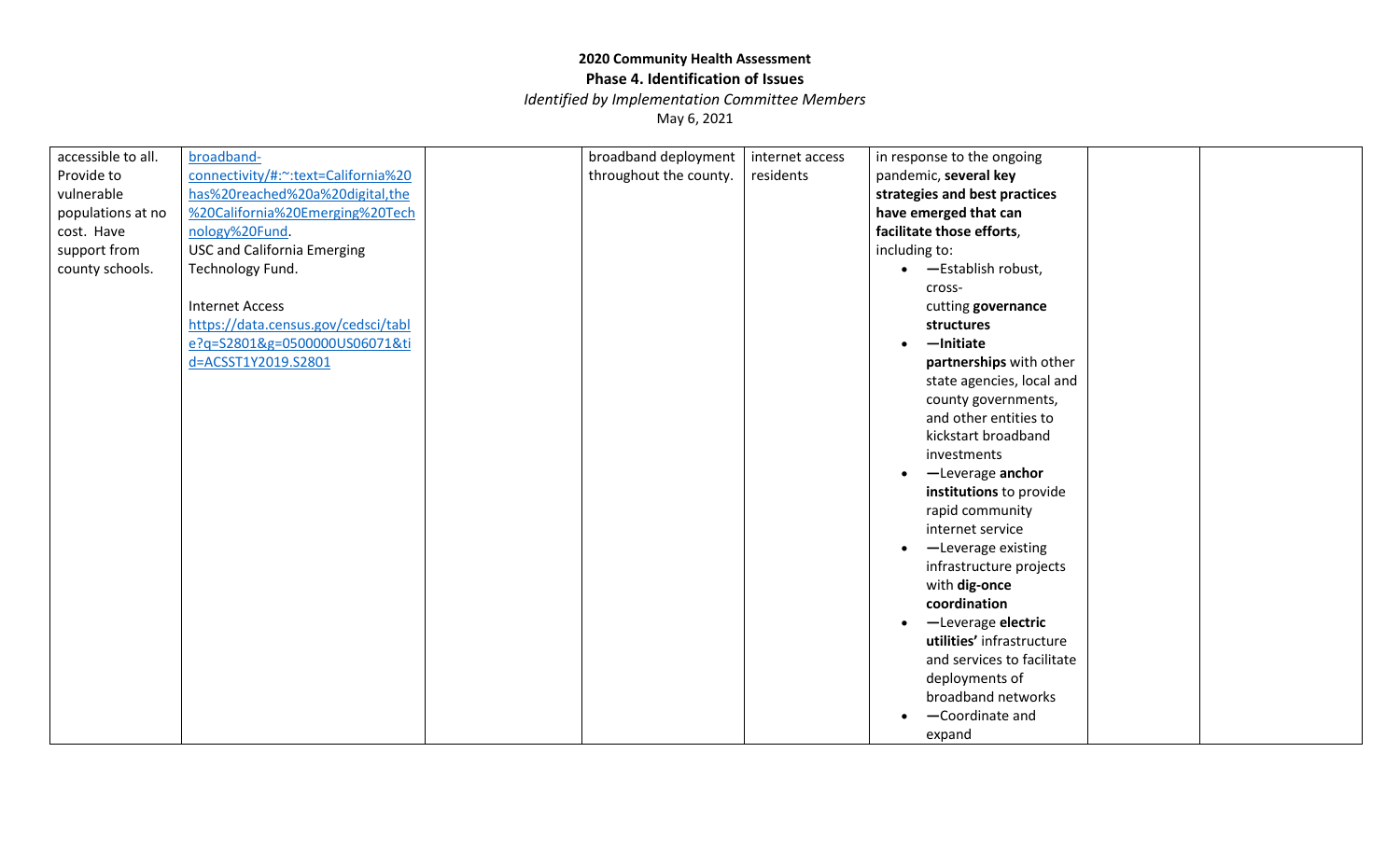#### **Phase 4. Identification of Issues**

*Identified by Implementation Committee Members*

|  |  | broadband affordability                |  |
|--|--|----------------------------------------|--|
|  |  | programs                               |  |
|  |  | -Deploy innovative                     |  |
|  |  | procurement strategies                 |  |
|  |  | -Improve                               |  |
|  |  | broadband coverage                     |  |
|  |  | maps                                   |  |
|  |  | -Identify funding and                  |  |
|  |  | financing sources for                  |  |
|  |  | broadband                              |  |
|  |  | deployment                             |  |
|  |  | (National Governors                    |  |
|  |  | <b>Association-Governor Strategies</b> |  |
|  |  | to Expand Broadband access             |  |
|  |  | Nov.17, 2020)                          |  |

| Access to Health         | <b>Data Details</b> |                           | <b>Strategies for Consideration</b> |                    |                                  |                 | <b>Possible Policy</b> |
|--------------------------|---------------------|---------------------------|-------------------------------------|--------------------|----------------------------------|-----------------|------------------------|
| & Wellness               |                     |                           |                                     |                    |                                  |                 |                        |
| <b>Issues Identified</b> |                     | 2020 Community            | <b>Community</b>                    | <b>Proposed by</b> | <b>Other Recognized Sources:</b> | <b>Possible</b> |                        |
|                          |                     | <b>Health Status Data</b> | <b>Transformation Plan</b>          | <b>Partner</b>     | Healthy People, CDPH, etc.       | Partner         |                        |
|                          |                     | Report                    | 47 strategies                       |                    |                                  | Initiative      |                        |
|                          |                     | <b>Indicator</b>          |                                     |                    |                                  | Alignment       |                        |
| <b>Residents</b>         |                     |                           | 33. Improve                         |                    |                                  |                 | Screening patients for |
| navigating the           |                     |                           | information sharing,                |                    |                                  |                 | internet access upon   |
| health system to         |                     |                           | data collection, and                |                    |                                  |                 | hospital visits        |
| find services,           |                     |                           | reporting systems to                |                    |                                  |                 |                        |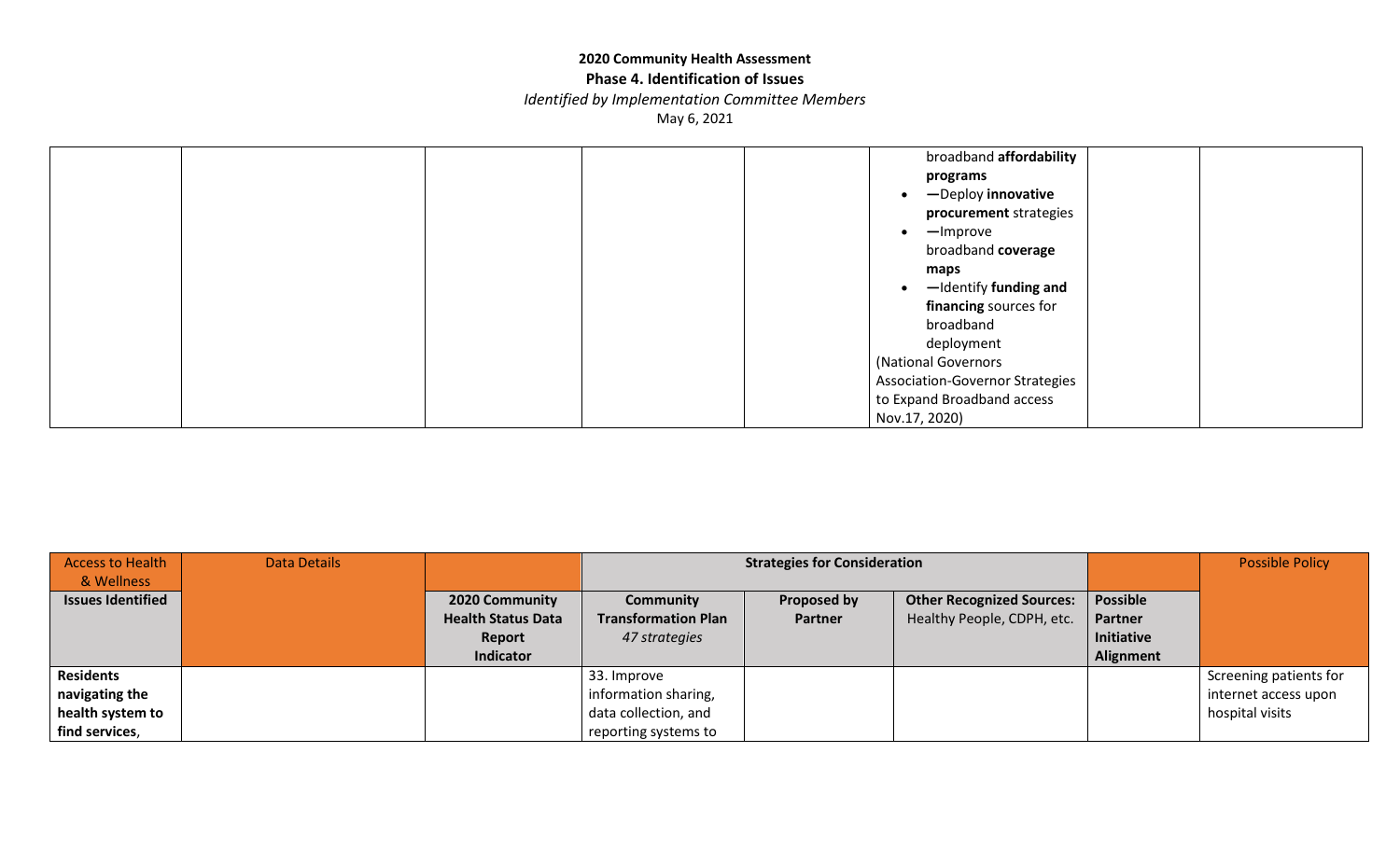*Identified by Implementation Committee Members*

| information, and   | identify, analyze and  | Increase the capacity for |
|--------------------|------------------------|---------------------------|
| use of technology. | communicate            | telehealth                |
|                    | information across all |                           |
|                    | sectors to improve     |                           |
|                    | outcomes for at-risk   |                           |
|                    | students, residents,   |                           |
|                    | and communities,       |                           |
|                    | including:             |                           |
|                    |                        |                           |
|                    | a) Enable data         |                           |
|                    | sharing across         |                           |
|                    | managed care,          |                           |
|                    | hospitals,             |                           |
|                    | government,            |                           |
|                    | and other              |                           |
|                    | primary and            |                           |
|                    | behavioral             |                           |
|                    | health                 |                           |
|                    | providers;             |                           |
|                    |                        |                           |
|                    | b) Create a            |                           |
|                    | consumer-              |                           |
|                    | focused                |                           |
|                    | information            |                           |
|                    | web portal for         |                           |
|                    | the county that        |                           |
|                    | guides users           |                           |
|                    | and simplifies         |                           |
|                    | resource               |                           |
|                    | navigation             |                           |
|                    | within the             |                           |
|                    | county; and            |                           |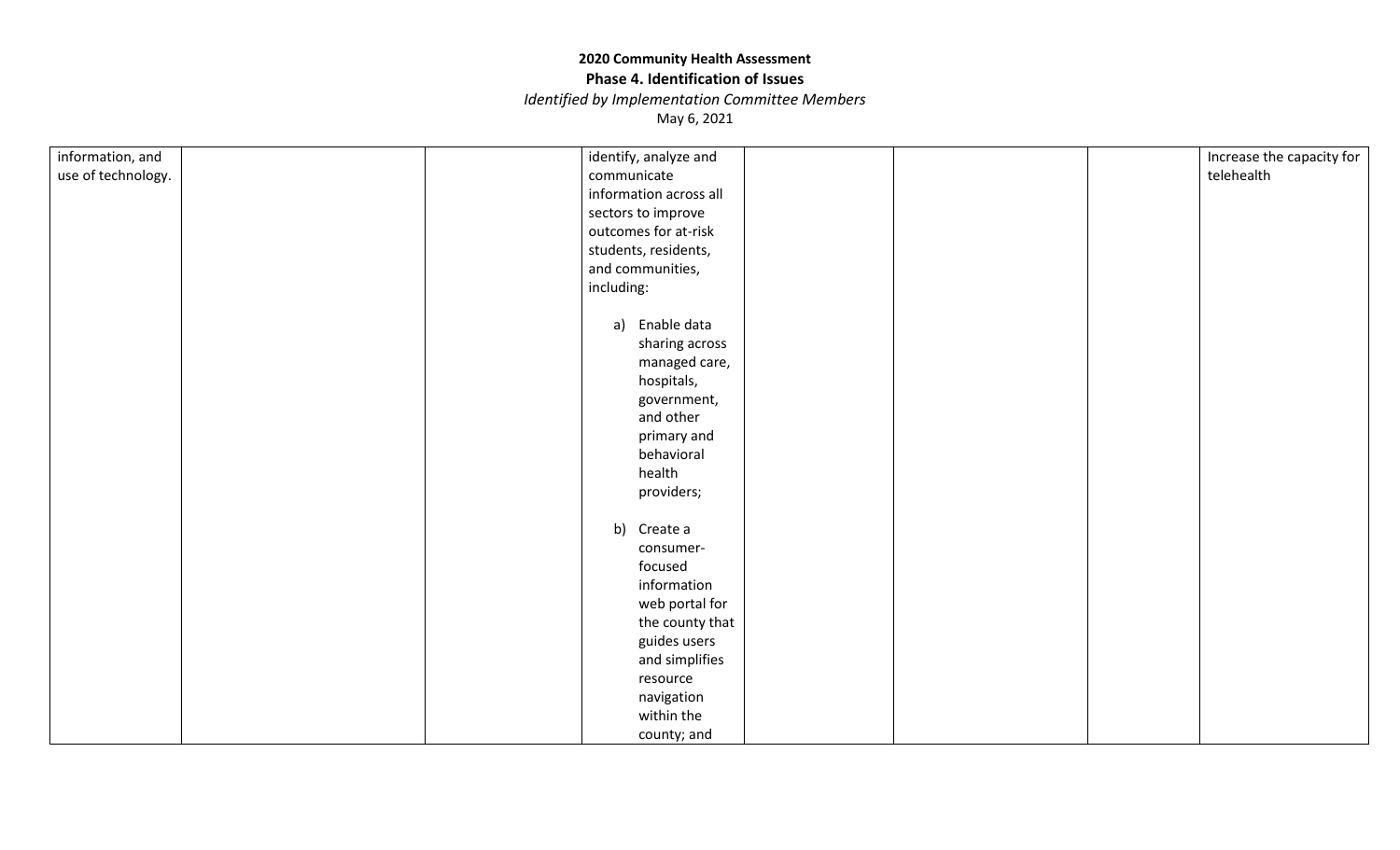## **Phase 4. Identification of Issues**

*Identified by Implementation Committee Members*

|                                                                                                                |                                                                                                                            | Include active<br>C)<br>transportation<br>and nutrition<br>information/<br>resources.                                                                                                                                                                                                                                                                                                                                                                        |                                                                               |                                                                                                                                                                                                                                                                                                                                                                                                                                                                                                                           |           |                                                                                                                                                                                                                                                        |
|----------------------------------------------------------------------------------------------------------------|----------------------------------------------------------------------------------------------------------------------------|--------------------------------------------------------------------------------------------------------------------------------------------------------------------------------------------------------------------------------------------------------------------------------------------------------------------------------------------------------------------------------------------------------------------------------------------------------------|-------------------------------------------------------------------------------|---------------------------------------------------------------------------------------------------------------------------------------------------------------------------------------------------------------------------------------------------------------------------------------------------------------------------------------------------------------------------------------------------------------------------------------------------------------------------------------------------------------------------|-----------|--------------------------------------------------------------------------------------------------------------------------------------------------------------------------------------------------------------------------------------------------------|
| Health Literacy -<br>understanding the<br>complexity of the<br>COVID-19 virus<br>and other chronic<br>illness. | Social Disparities in Health Literacy<br>in the US<br>https://journals.healio.com/doi/pdf/<br>10.3928/24748307-20190131-01 | 36. Increase education<br>of primary care and<br>referring providers<br>working under the<br>Department of<br>Behavioral<br>Health, safety net<br>systems, Medi-Cal<br>managed care (IEHP,<br>Molina), and<br>commercial insurance.<br>39. Create a culturally<br>effective countywide<br>awareness campaign,<br>including:<br>a)<br>Encourage use<br>of non-<br>stigmatizing<br>and accurate<br>language in<br>local marketing<br>and press<br>efforts; and | Establish better<br>cultural concordance<br>between physician<br>and patient. | Approaches to addressing<br>limited health literacy<br>include improving patient-<br>provider communication,<br>simplifying health<br>information in educational<br>materials, eHealth<br>interventions (i.e., PCs and<br>tablets with videos &<br>interactive self-help tools),<br>and efforts to improve<br>underlying health literacy<br>skills, such as the ability to<br>read. These approaches can<br>be delivered by various<br>health care providers, clinic<br>staff, and public health<br>professionals (CHR&R) | $\bullet$ | Improve<br>$\bullet$<br>individuals<br>capacity to<br>obtain, process,<br>and understand<br>basic health<br>information<br>Understanding<br>$\bullet$<br>the risk<br>associated with<br>two or more<br>chronic health<br>conditions<br>(Comorbidities) |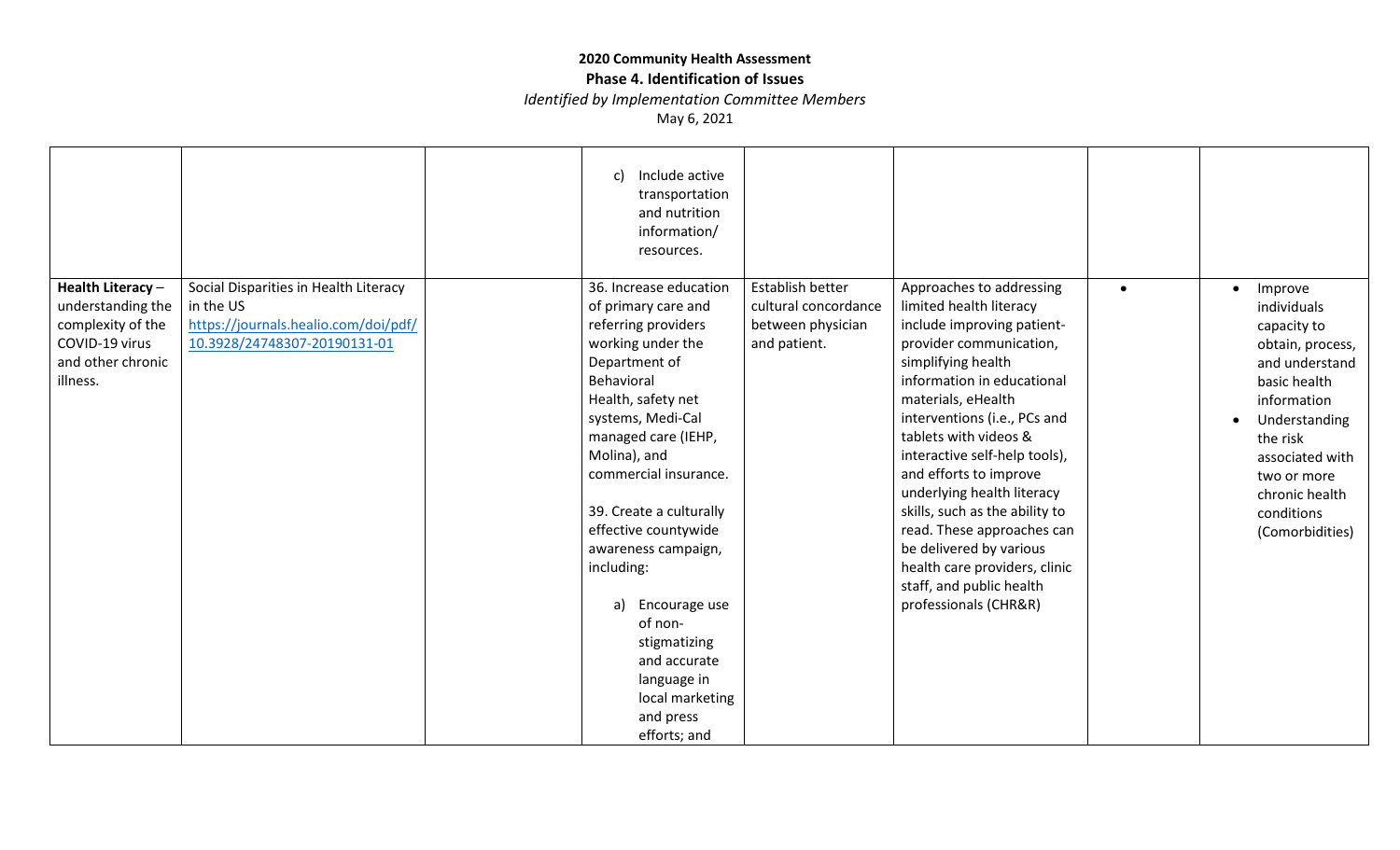#### **Phase 4. Identification of Issues**

*Identified by Implementation Committee Members*

|                     |  | b) Encourage<br>employers of<br>behavioral<br>health<br>providers to<br>provide regular<br>cultural<br>competency<br>training. |  |                               |
|---------------------|--|--------------------------------------------------------------------------------------------------------------------------------|--|-------------------------------|
| Stress, anxiety and |  | 1. Expand                                                                                                                      |  | *Mental health benefits       |
| distrust, -         |  | opportunities afforded                                                                                                         |  | legislation regulates         |
| knowing how to      |  | by the Affordable Care                                                                                                         |  | health insurance to           |
| cope and manage,    |  | Act (ACA):                                                                                                                     |  | increase access to            |
| mental stress.      |  |                                                                                                                                |  | mental health services,       |
|                     |  | a)<br>Promote                                                                                                                  |  | including treatment for       |
|                     |  | partnerships                                                                                                                   |  | substance use disorders.      |
|                     |  | between                                                                                                                        |  | Parity, a key part of         |
|                     |  | hospitals and                                                                                                                  |  | most mental health            |
|                     |  | community                                                                                                                      |  | benefits legislation,         |
|                     |  | health                                                                                                                         |  | stipulates that health        |
|                     |  | providers to                                                                                                                   |  | insurance plans do not        |
|                     |  | reduce hospital                                                                                                                |  | impose greater                |
|                     |  | readmissions;                                                                                                                  |  | restrictions for mental       |
|                     |  | and                                                                                                                            |  | health coverage than for      |
|                     |  |                                                                                                                                |  | physical health               |
|                     |  | b) Help residents                                                                                                              |  | coverage <sup>1</sup> (CHR&R) |
|                     |  | access                                                                                                                         |  |                               |
|                     |  | behavioral                                                                                                                     |  |                               |
|                     |  | health services                                                                                                                |  |                               |
|                     |  | through                                                                                                                        |  |                               |
|                     |  | effective                                                                                                                      |  |                               |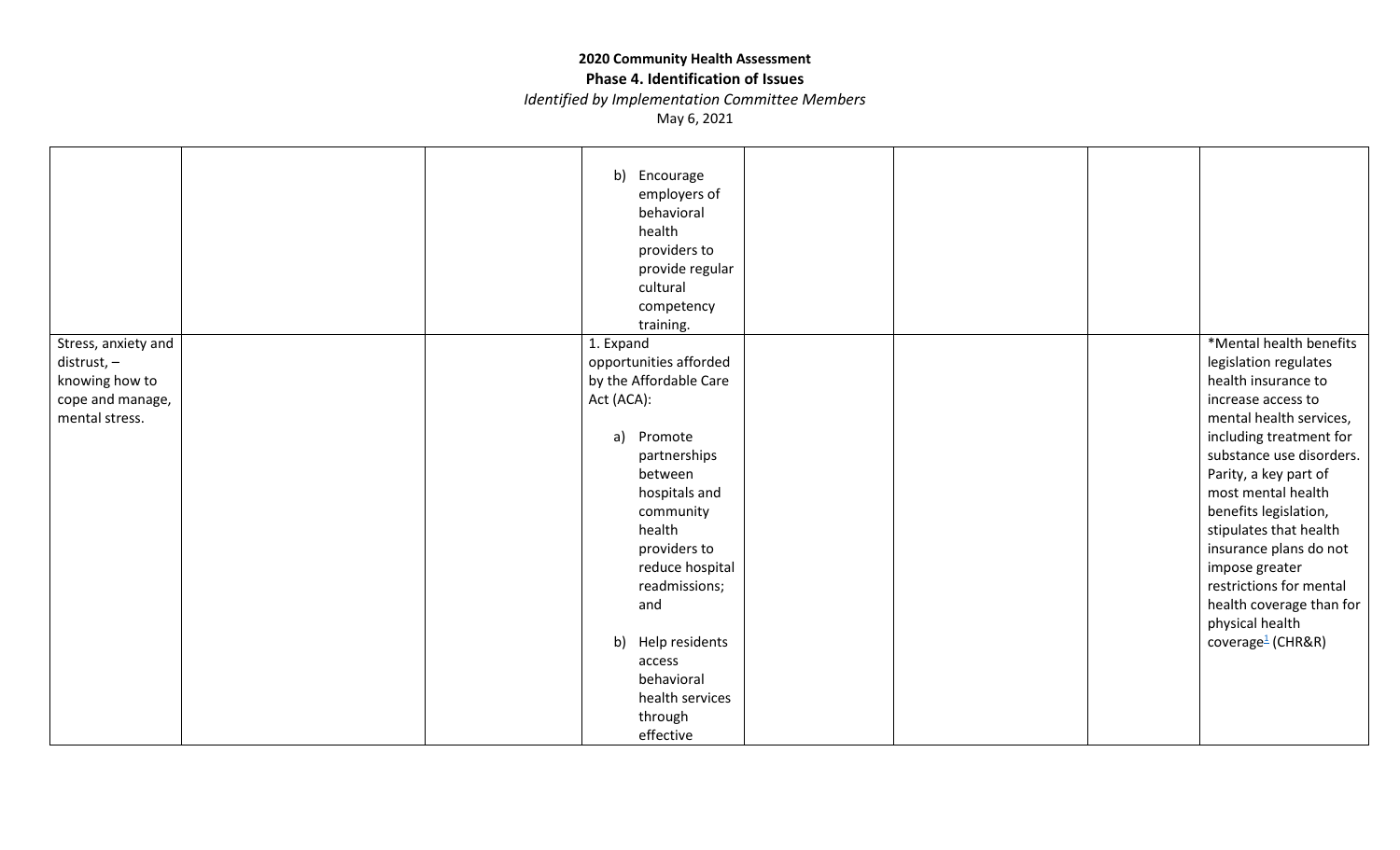#### **Phase 4. Identification of Issues**

*Identified by Implementation Committee Members*

|  | education<br>regarding their<br>own insurance<br>benefits if<br>covered, and if<br>not, about<br>services<br>available under<br>county safety-<br>net systems,<br>such as the |  |  |
|--|-------------------------------------------------------------------------------------------------------------------------------------------------------------------------------|--|--|
|  | Department of<br>Behavioral<br>Health.<br>34. Increase access to<br>and availability of<br>services and resources<br>through innovative<br>methods:                           |  |  |
|  | a) Encourage the<br>use of<br>technology to<br>enhance<br>availability of<br>interpretation<br>services;                                                                      |  |  |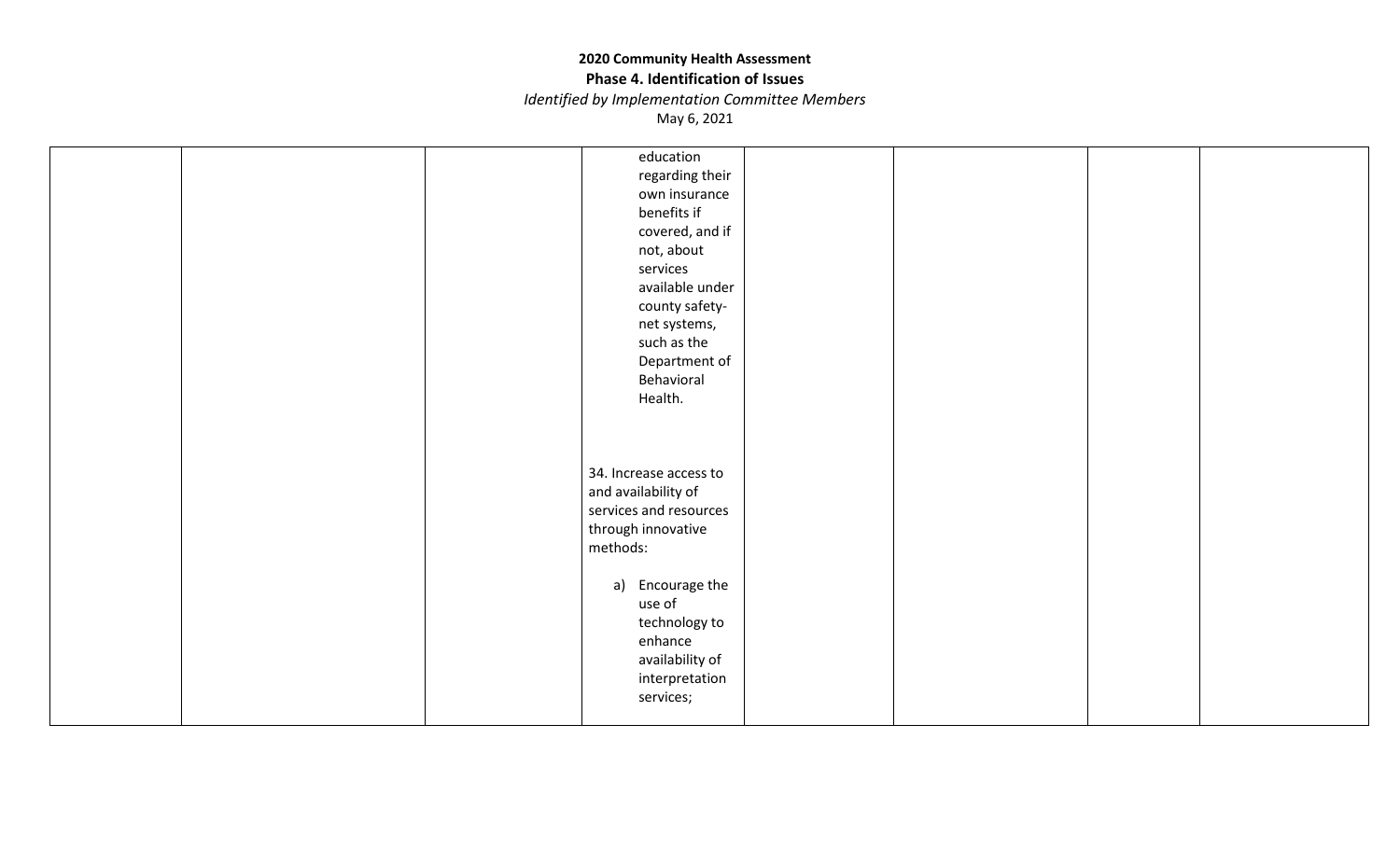#### **Phase 4. Identification of Issues**

*Identified by Implementation Committee Members*

|  |  | b) Consider         |  |  |
|--|--|---------------------|--|--|
|  |  | opportunities       |  |  |
|  |  | for evening and     |  |  |
|  |  | weekend             |  |  |
|  |  | health services;    |  |  |
|  |  |                     |  |  |
|  |  | c) Develop a        |  |  |
|  |  | mobile app          |  |  |
|  |  | with                |  |  |
|  |  | Geographic          |  |  |
|  |  | information         |  |  |
|  |  | Systems (GIS)       |  |  |
|  |  | that identifies     |  |  |
|  |  | and provides        |  |  |
|  |  | information         |  |  |
|  |  | regarding           |  |  |
|  |  | parks, trails,      |  |  |
|  |  | community           |  |  |
|  |  |                     |  |  |
|  |  | gardens,<br>farmers |  |  |
|  |  |                     |  |  |
|  |  | markets, food       |  |  |
|  |  | banks, healthy      |  |  |
|  |  | retail, etc.;       |  |  |
|  |  |                     |  |  |
|  |  | d) Use creative     |  |  |
|  |  | ways of             |  |  |
|  |  | recruiting          |  |  |
|  |  | behavioral          |  |  |
|  |  | health              |  |  |
|  |  | professionals       |  |  |
|  |  | to where            |  |  |
|  |  | services are        |  |  |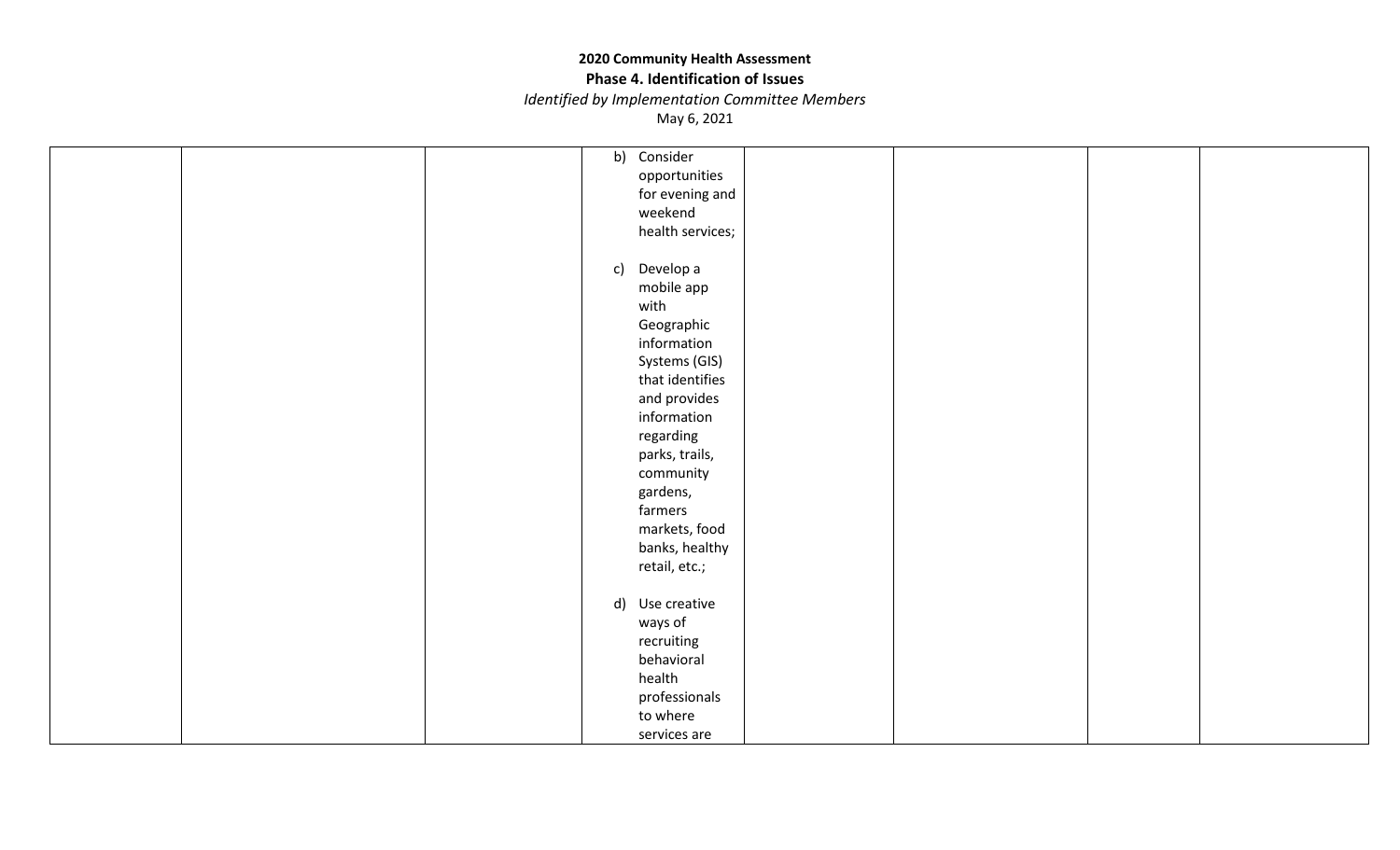**Phase 4. Identification of Issues**

*Identified by Implementation Committee Members*

|                    |  | needed (i.e.,      |                          |                                 |           |                             |
|--------------------|--|--------------------|--------------------------|---------------------------------|-----------|-----------------------------|
|                    |  | high desert)       |                          |                                 |           |                             |
|                    |  | using              |                          |                                 |           |                             |
|                    |  | technology for     |                          |                                 |           |                             |
|                    |  | telehealth;        |                          |                                 |           |                             |
|                    |  |                    |                          |                                 |           |                             |
|                    |  | e)<br>Expand       |                          |                                 |           |                             |
|                    |  | awareness and      |                          |                                 |           |                             |
|                    |  | use of 211 or      |                          |                                 |           |                             |
|                    |  | other              |                          |                                 |           |                             |
|                    |  | "hotline" servic   |                          |                                 |           |                             |
|                    |  | es; and            |                          |                                 |           |                             |
|                    |  |                    |                          |                                 |           |                             |
|                    |  | f)<br>Increase     |                          |                                 |           |                             |
|                    |  | capacity and       |                          |                                 |           |                             |
|                    |  | improve            |                          |                                 |           |                             |
|                    |  | methodologies      |                          |                                 |           |                             |
|                    |  | to provide         |                          |                                 |           |                             |
|                    |  | referrals and      |                          |                                 |           |                             |
|                    |  | conduct warm       |                          |                                 |           |                             |
|                    |  | handoffs to        |                          |                                 |           |                             |
|                    |  | needed             |                          |                                 |           |                             |
|                    |  | services.          |                          |                                 |           |                             |
| Need to increase   |  | 32. Encourage and  | <b>Enhance Community</b> | <b>Community Health Workers</b> | $\bullet$ | Apprenticeship<br>$\bullet$ |
| community          |  | integrate use of   | College relationships    | <b>Expected Beneficial</b>      |           | programs                    |
| health workers     |  | Community Health   |                          | <b>Outcomes (Rated)</b>         |           | LAUNCH<br>$\bullet$         |
| and trainings- and |  | Workers (CHWs) to: |                          | Increased patient               |           | Initiative                  |
| highlight need for |  |                    |                          | knowledge                       |           | Create CHW<br>$\bullet$     |
| increased cultural |  | Inform and<br>a)   |                          |                                 |           |                             |
| competence.        |  | empower            |                          | Increased access to care        |           | trainings to                |
|                    |  | residents in       |                          |                                 |           | incorporate                 |
|                    |  |                    |                          |                                 |           | better cultural             |
|                    |  | their own          |                          | Increased healthy behaviors     |           | competence.                 |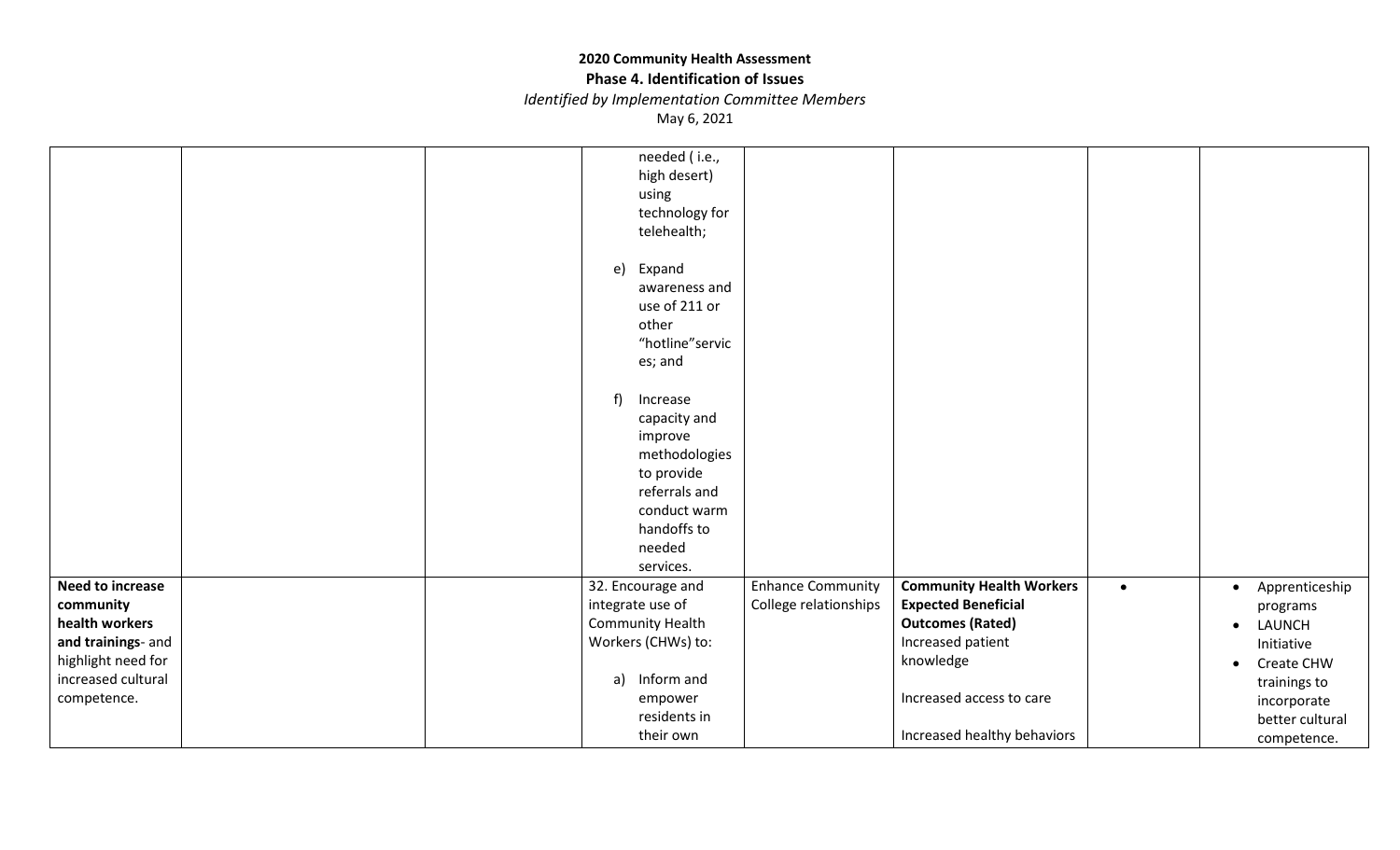#### **Phase 4. Identification of Issues**

*Identified by Implementation Committee Members*

|  | communities to      |                                   |  |
|--|---------------------|-----------------------------------|--|
|  | access care,        | Increased preventive care         |  |
|  | navigate health     |                                   |  |
|  | systems and         | <b>Other Potential Beneficial</b> |  |
|  | know who to         | <b>Outcomes</b>                   |  |
|  | talk to;            | Reduced low birthweight           |  |
|  |                     | births                            |  |
|  | b) Connect          |                                   |  |
|  | residents to        | Increased breastfeeding           |  |
|  | medical homes       | rates                             |  |
|  | and sign them       |                                   |  |
|  | up for              | Improved mental health            |  |
|  | insurance; and      |                                   |  |
|  |                     | <b>Evidence of Effectiveness</b>  |  |
|  | Explore model<br>c) | There is some evidence that       |  |
|  | programs for        | community health workers          |  |
|  | the use of          | (CHWs) improve patient            |  |
|  | CHWs and/or         | knowledge, access to health       |  |
|  | student nurses      | care, and healthy                 |  |
|  | in schools.         | behaviors1, especially for        |  |
|  |                     | minority women2. Health           |  |
|  |                     | effects appear strongest for      |  |
|  |                     | interventions to prevent          |  |
|  |                     | cardiovascular disease3 and       |  |
|  |                     | preventive health behaviors       |  |
|  |                     | such as cancer screening1,        |  |
|  |                     | 4, 5. Such interventions can      |  |
|  |                     | improve health in minority        |  |
|  |                     | or underserved                    |  |
|  |                     | communities, reducing             |  |
|  |                     | disparities in health             |  |
|  |                     | outcomes and enhancing            |  |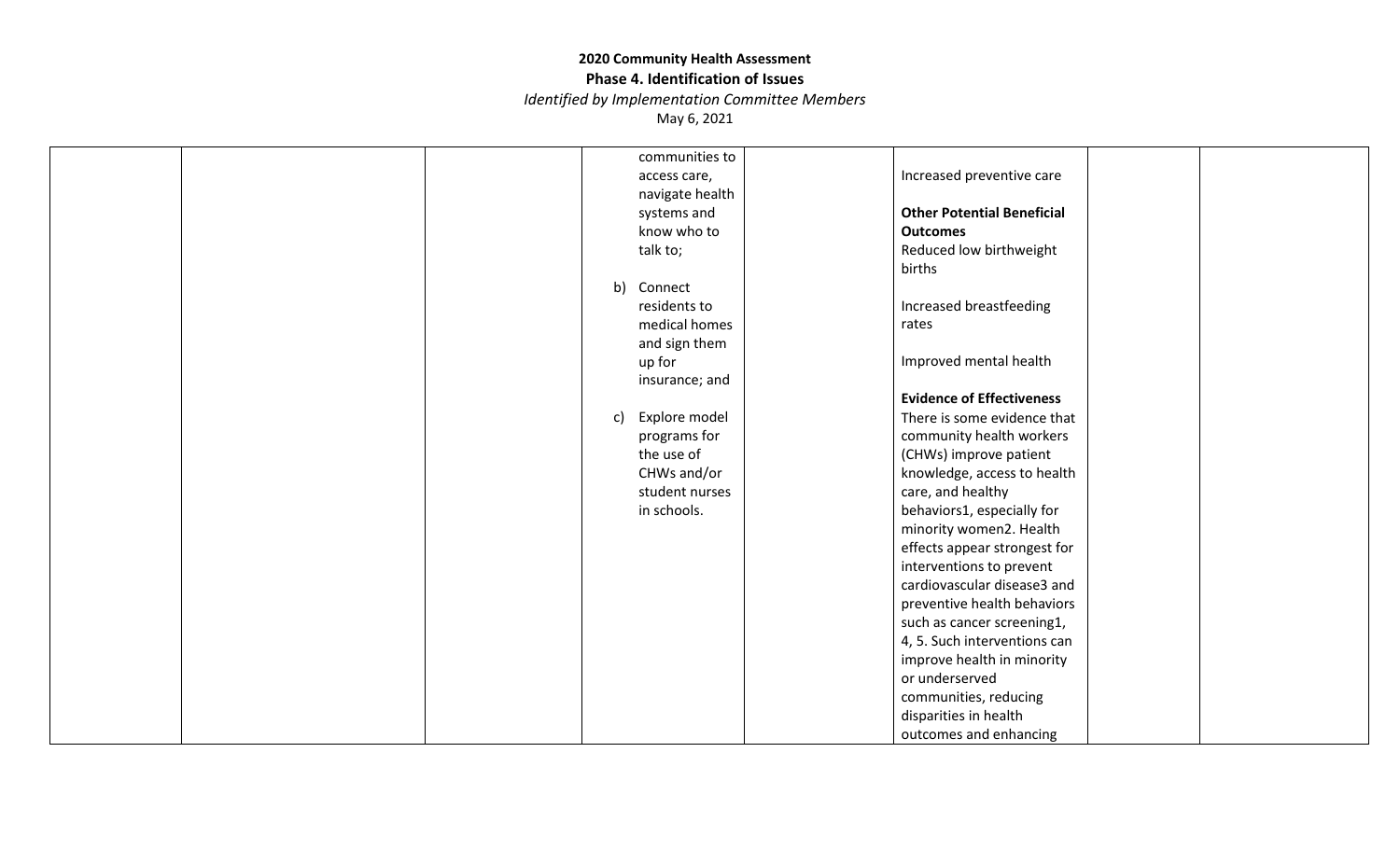#### **Phase 4. Identification of Issues**

*Identified by Implementation Committee Members*

|  |  | health equity3, and can be<br>effective among Blacks2, 6,<br>Hispanics7, Asian<br>Americans, Native<br>Hawaiians, and Pacific<br>Islanders8. Additional<br>evidence is needed to<br>confirm effects.                                                                                                                                                                                                                                                                                                                     |  |
|--|--|--------------------------------------------------------------------------------------------------------------------------------------------------------------------------------------------------------------------------------------------------------------------------------------------------------------------------------------------------------------------------------------------------------------------------------------------------------------------------------------------------------------------------|--|
|  |  | By reaching and mobilizing<br>populations within their<br>communities, CHWs have<br>been shown to improve<br>access to care for patients<br>that may not otherwise<br>receive care2, such as older<br>adults from ethnic minority<br>populations7. CHWs can<br>also increase health care<br>utilization for interventions<br>such as screening<br>mammography1, 4, 5 and<br>cervical cancer screening1,<br>4. Effects are stronger when<br>the CHW and patients have<br>the same racial or ethnic<br>background. (CHR&R) |  |
|  |  |                                                                                                                                                                                                                                                                                                                                                                                                                                                                                                                          |  |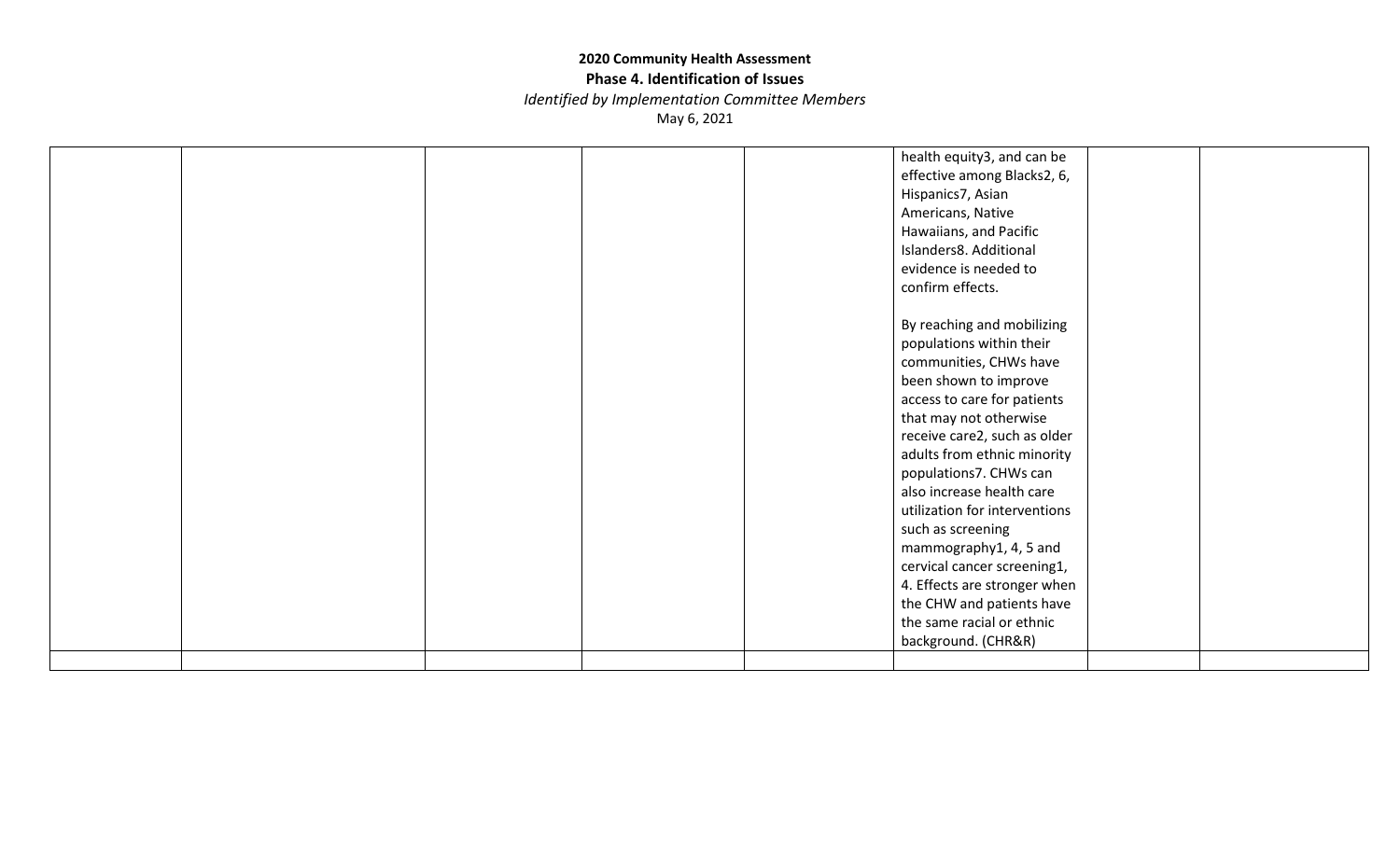*Identified by Implementation Committee Members*

| Safety                   | Data |                           |                            | <b>Strategies for Consideration</b> |                                  | <b>Possible Policy</b> |  |
|--------------------------|------|---------------------------|----------------------------|-------------------------------------|----------------------------------|------------------------|--|
| <b>Issues Identified</b> |      | 2020 Community            | <b>Community</b>           | <b>Proposed by</b>                  | <b>Other Recognized Sources:</b> | Possible               |  |
|                          |      | <b>Health Status Data</b> | <b>Transformation Plan</b> | Partner                             | Healthy People, CDPH, etc.       | Partner                |  |
|                          |      | Report                    | 47 strategies              |                                     |                                  | Initiative             |  |
|                          |      | Indicator                 |                            |                                     |                                  | Alignment              |  |
| <b>Equity needs to</b>   |      |                           | 38. Promote and            |                                     |                                  |                        |  |
| be more                  |      |                           | increase partnerships      |                                     |                                  |                        |  |
| integrated into          |      |                           | between faith-based        |                                     |                                  |                        |  |
| our plans for            |      |                           | Organizations and          |                                     |                                  |                        |  |
| safety.                  |      |                           | other sectors,             |                                     |                                  |                        |  |
|                          |      |                           | including:                 |                                     |                                  |                        |  |
|                          |      |                           |                            |                                     |                                  |                        |  |
|                          |      |                           | Encourage law<br>a)        |                                     |                                  |                        |  |
|                          |      |                           | enforcement                |                                     |                                  |                        |  |
|                          |      |                           | to identify                |                                     |                                  |                        |  |
|                          |      |                           | opportunities              |                                     |                                  |                        |  |
|                          |      |                           | to actively                |                                     |                                  |                        |  |
|                          |      |                           | engage faith-              |                                     |                                  |                        |  |
|                          |      |                           | based                      |                                     |                                  |                        |  |
|                          |      |                           | organizations              |                                     |                                  |                        |  |
|                          |      |                           | in key                     |                                     |                                  |                        |  |
|                          |      |                           | conversations;             |                                     |                                  |                        |  |
|                          |      |                           |                            |                                     |                                  |                        |  |
|                          |      |                           | b)<br>Encourage            |                                     |                                  |                        |  |
|                          |      |                           | faith-based                |                                     |                                  |                        |  |
|                          |      |                           | organizations              |                                     |                                  |                        |  |
|                          |      |                           | to actively                |                                     |                                  |                        |  |
|                          |      |                           | work with                  |                                     |                                  |                        |  |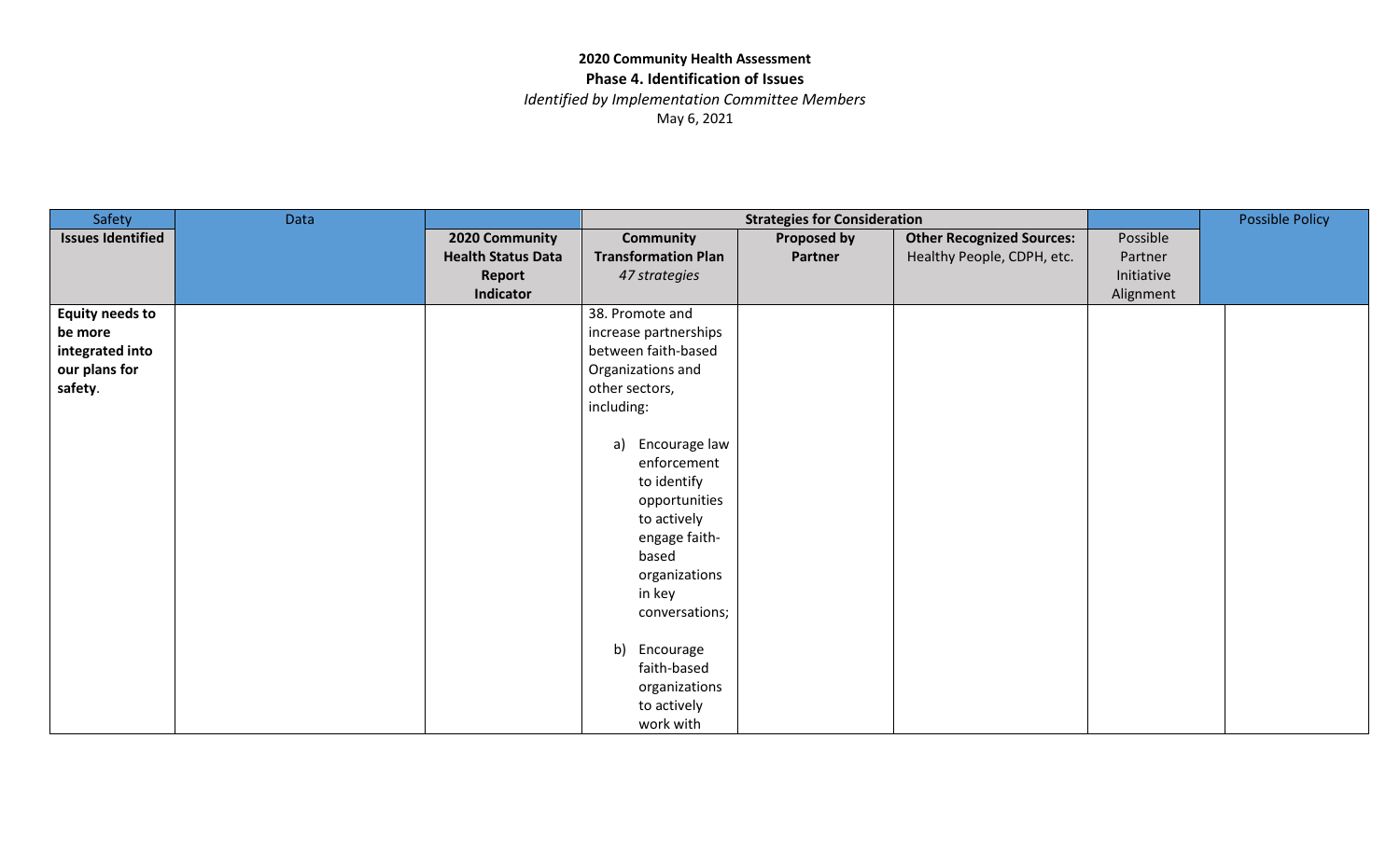#### **Phase 4. Identification of Issues**

*Identified by Implementation Committee Members*

|                                                        | their                                            |  |  |
|--------------------------------------------------------|--------------------------------------------------|--|--|
|                                                        | congregations                                    |  |  |
|                                                        | to change                                        |  |  |
|                                                        | norms on                                         |  |  |
|                                                        | relationships                                    |  |  |
|                                                        | with law                                         |  |  |
|                                                        | enforcement;                                     |  |  |
|                                                        |                                                  |  |  |
|                                                        | c) Increase                                      |  |  |
|                                                        | partnerships between                             |  |  |
|                                                        | faith-based                                      |  |  |
|                                                        | Organizations and                                |  |  |
|                                                        | behavioral health                                |  |  |
|                                                        | providers; and                                   |  |  |
|                                                        |                                                  |  |  |
|                                                        | d) Develop programs<br>to increase visibility or |  |  |
|                                                        | collaboration of Police                          |  |  |
|                                                        |                                                  |  |  |
|                                                        | Departments in                                   |  |  |
|                                                        | community and public                             |  |  |
|                                                        | school settings.                                 |  |  |
| Include the<br>Race Counts                             |                                                  |  |  |
| https://www.racecounts.org/county/<br>partnership with |                                                  |  |  |
| FBO and how<br>san-bernardino/                         |                                                  |  |  |
| cultural issues                                        |                                                  |  |  |
| impact COVID                                           |                                                  |  |  |
| and treatment.                                         |                                                  |  |  |
| <b>Address distrust</b>                                |                                                  |  |  |
| of the medical                                         |                                                  |  |  |
| professions as it                                      |                                                  |  |  |
| relates to                                             |                                                  |  |  |
| culture.                                               |                                                  |  |  |